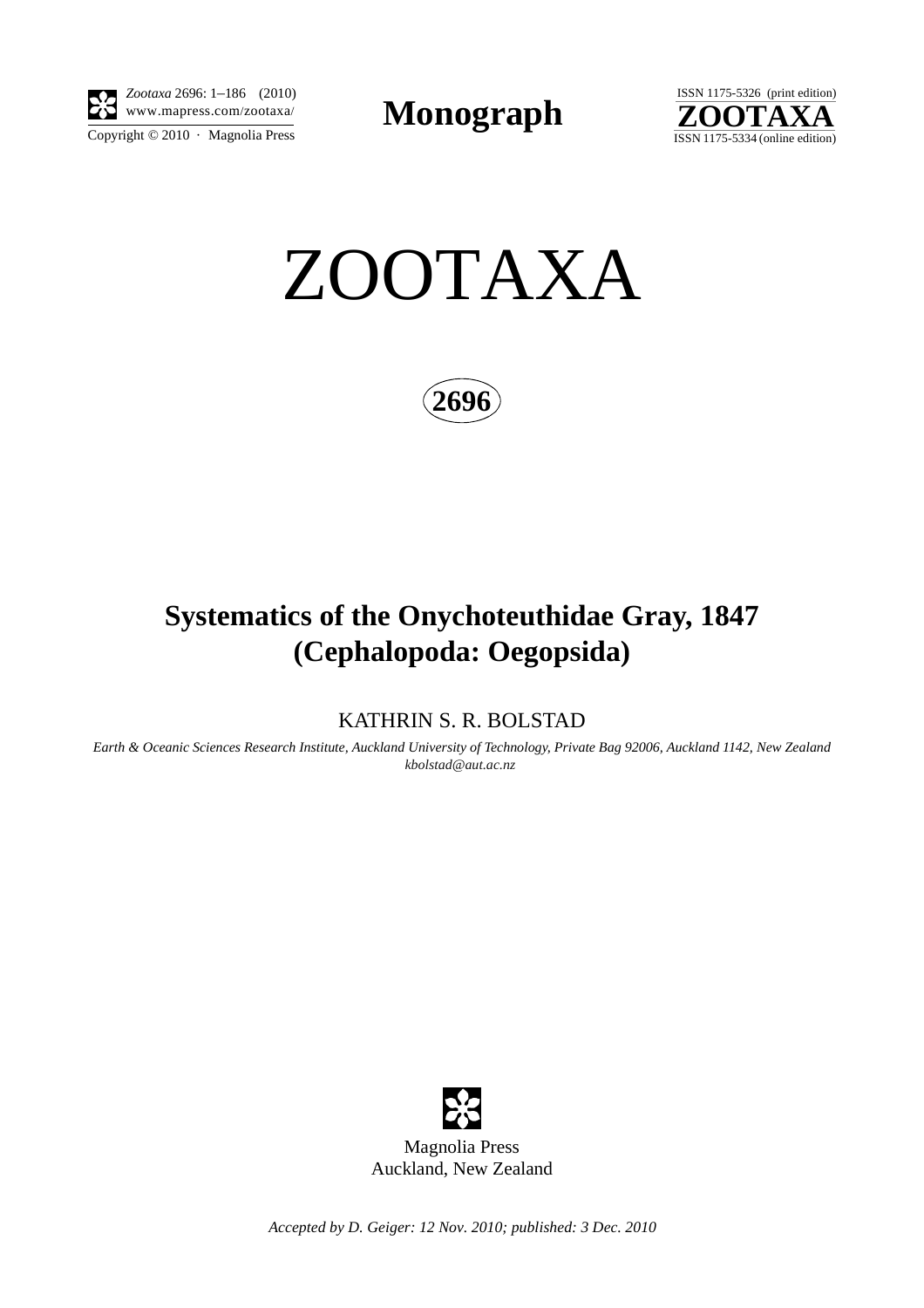KATHRIN S. R. BOLSTAD **Systematics of the Onychoteuthidae Gray, 1847 (Cephalopoda: Oegopsida)** (*Zootaxa* 2696) 186 pp.; 30 cm. 3 December 2010

ISBN 978-1-86977-627-5 (paperback)

ISBN 978-1-86977-628-2 (Online edition)

FIRST PUBLISHED IN 2010 BY Magnolia Press P.O. Box 41-383 Auckland 1346 New Zealand e-mail: zootaxa@mapress.com http://www.mapress.com/zootaxa/

## © 2010 Magnolia Press

All rights reserved.

No part of this publication may be reproduced, stored, transmitted or disseminated, in any form, or by any means, without prior written permission from the publisher, to whom all requests to reproduce copyright material should be directed in writing.

This authorization does not extend to any other kind of copying, by any means, in any form, and for any purpose other than private research use.

ISSN 1175-5326 (Print edition) ISSN 1175-5334 (Online edition)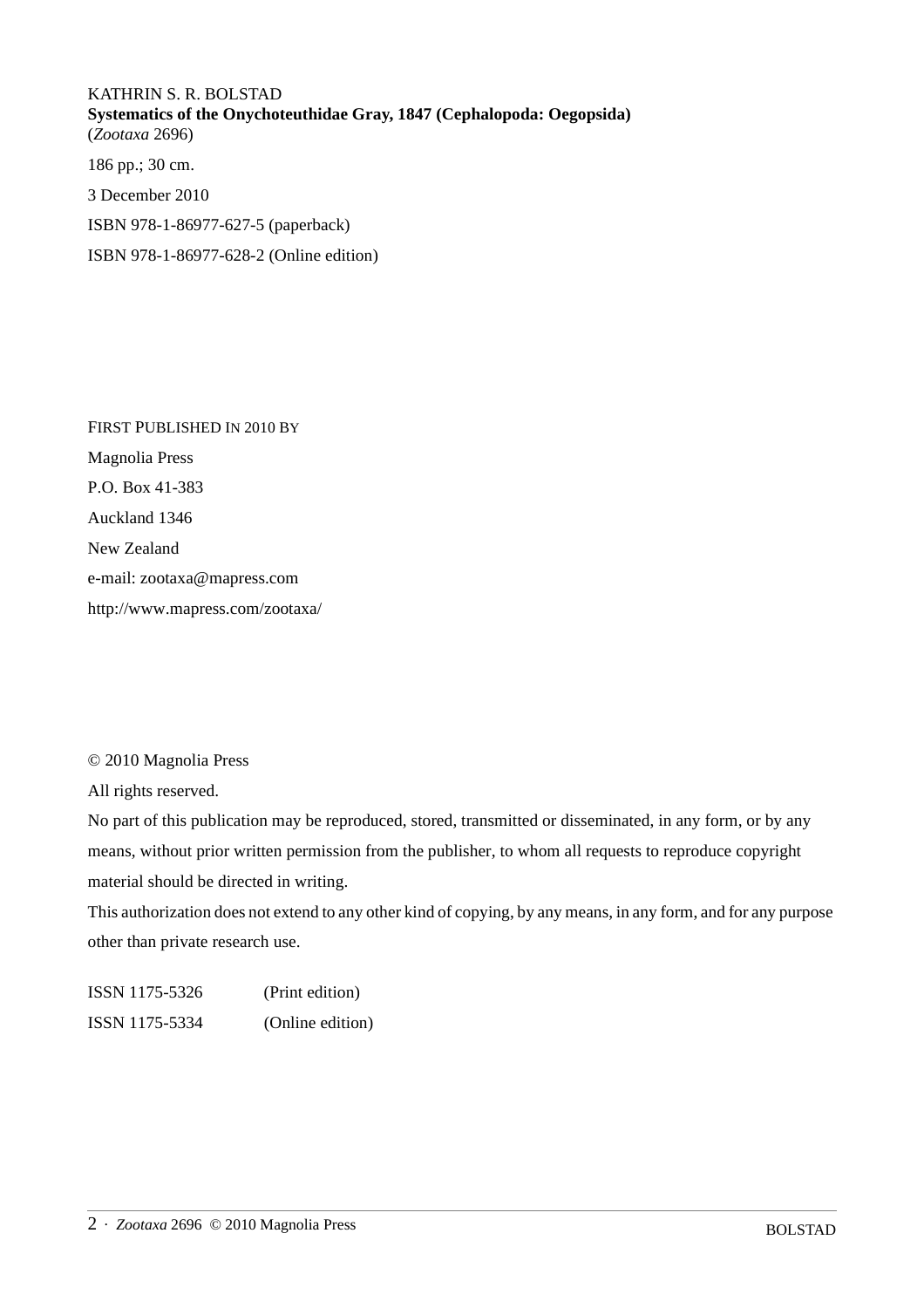# **Table of contents**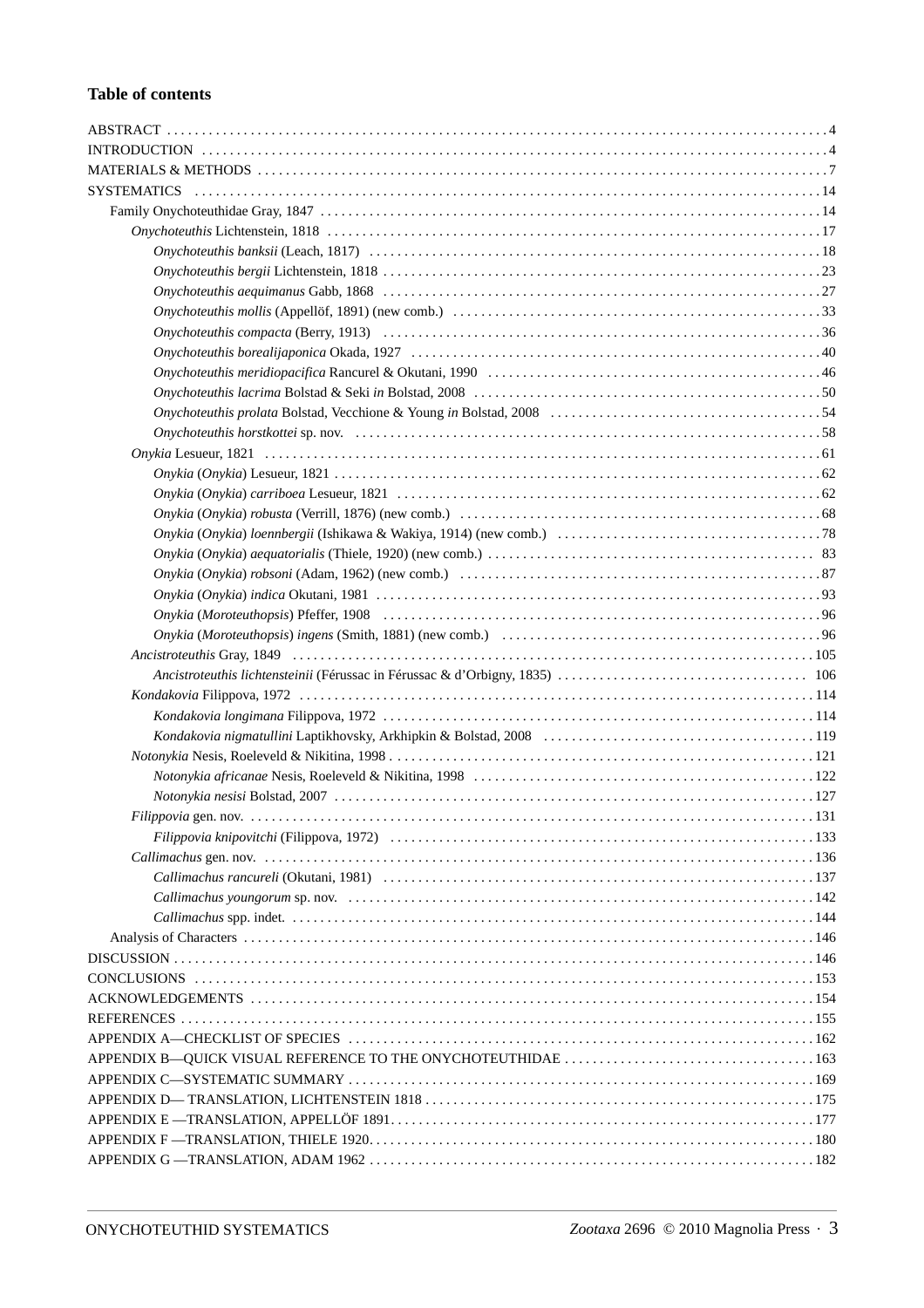### **Abstract**

Squids in the family Onychoteuthidae Gray, 1847, have been reported from every ocean but the Arctic, are taken frequently in deep-sea fisheries bycatch, and are ecologically important in the diets of many marine predators including cetaceans, pinnipeds, sharks, and seabirds. However, the diversity and systematics of the family have remained poorly understood. Of the 60+ nominal species, 12-14 have generally been accepted in recent studies. Challenges to clarity include insufficient species descriptions, original descriptions published in eight languages and often based solely on early life stages, non-designation or subsequent loss of type material, and the existence of several unresolved species complexes.

In light of the general systematic disarray of the Onychoteuthidae, a global revision of the family follows, based on ~1500 specimens examined from 19 repositories. Type material has been examined wherever possible (although, for some species, photographs of type specimens, original illustrations, and/or the original descriptions have provided the only information available). For all 25 species treated in this revision, descriptions and illustrations are provided to a consistent standard that will enable their reidentification. External and internal morphological characters and states are described for subadult to adult stages of most species, with external characters reported through ontogeny as permitted by available material. Historically important characters are treated (general external morphology, body proportions, tentacle clubs, photophores, gladius, lower beak, radula), augmented by several more recently recognised characters (palatine teeth, detailed morphology of the tentacular hooks in adults, tentacular suckers in paralarvae, chromatophore patterns). The systematic value of both historical and new morphological characters at the generic and species levels is discussed; at all ontogenetic stages, tentacular club and hook morphology are considered the most valuable characters, although body proportions and gladius also prove useful. In the interest of systematic stability, neotypes are also designated for four species in which type specimens were not previously designated [*Onykia* (*Onykia*) *loennbergii* Ishikawa & Wakiya, 1914; *Onychoteuthis borealijaponica* Okada, 1927] or have been subsequently lost [*Onykia* (*Onykia*) *carriboea*  Lesueur, 1821; *Onykia* (*Onykia*) *robsoni* Adam, 1962].

Partial resolution of the *Onychoteuthis banksii* complex has been possible in the Pacific and Atlantic Oceans, resulting in: the resurrection of *Onychoteuthis bergii* Lichtenstein, 1818, and *Onychoteuthis aequimanus* Gabb, 1868; the description of two new species in an earlier publication (*Onychoteuthis lacrima* Bolstad & Seki, and *Onychoteuthis prolata* Bolstad, Vecchione & Young, *in* Bolstad, 2008) and another herein, *Onychoteuthis horstkottei* sp. nov.; and the expansion of one species' recognised distribution (*Onychoteuthis compacta* Berry, 1913) to include the Atlantic Ocean. The genus *Moroteuthis* Verrill, 1881, is considered a junior synonym of *Onykia* Lesueur, 1821, in accordance with the findings of several earlier authors. However, morphological differences in the species '*Moroteuthis*' *ingens* Smith, 1881, necessitate the resurrection of the subgenus *Moroteuthopsis* Pfeffer, 1908, with all other *Onykia* species placed into the nominate subgenus *Onykia* (*Onykia*). Sexual dimorphism is reported in the beaks of *Onykia* (*Moroteuthopsis*) *ingens*  (new comb.).

Morphological and historical genetic data suggest a more distant relationship between *Onykia* and the species '*Moroteuthis*' *knipovitchi* Filippova, 1972, than was suggested by earlier classifications. This species is therefore placed into *Filippovia* gen. nov., described herein.

'*Onykia*' *rancureli* (Okutani, 1981) and *C. youngorum* sp. nov. are placed into *Callimachus* gen. nov., according to morphological and genetic data.

Given that the majority of available onychoteuthid material was collected after 1950, resulting in the descriptions of over half of the generally accepted genera and species since 1960, ongoing collection programmes are necessary to further resolve onychoteuthid systematics.

**Key words:** Mollusca, squids, taxonomy, revision

#### **Introduction**

Squids belonging to Onychoteuthidae Gray, 1847 ('hooked' squids), have been known to science for nearly two centuries. They have been recorded from every ocean except the Arctic, are taken frequently in deep-sea fisheries bycatch (Jackson & Mladenov 1994, Anderson *et al*. 1998), and are ecologically important in the diets of many marine predators including cetaceans (e.g., Clarke *et al.* 1976, 1993; Clarke 1980; Clarke & MacLeod 1980, 1982a; Clarke & Goodall 1994; Gómez-Villota 2007), pinnipeds (e.g., Clarke & Macleod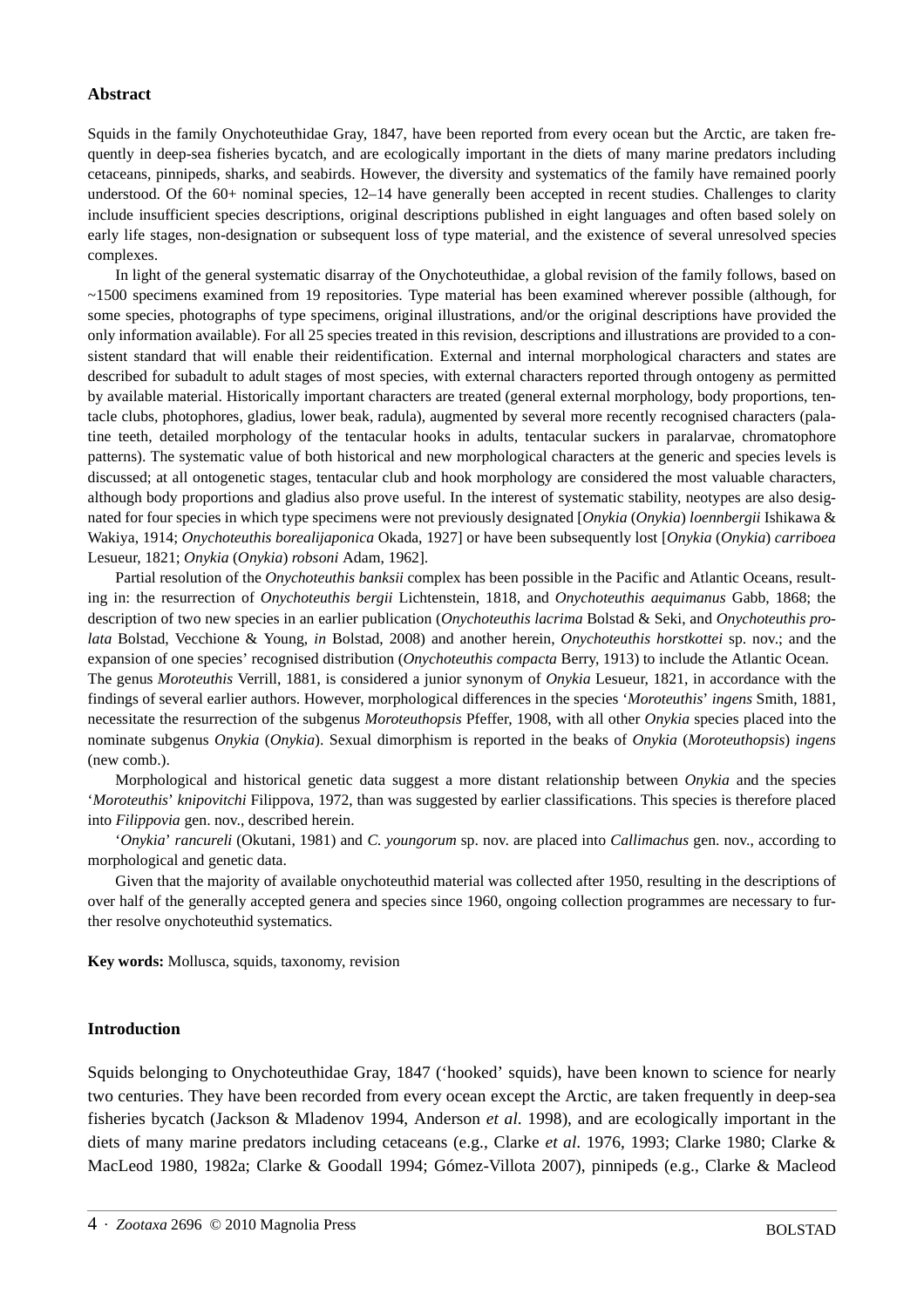#### **REFERENCES**

- Adam, W. (1942) Notes sur les Céphalopodes, XXI.—A propos d'une publication peu connue de A. Risso, 1854. *Bulletin du Musée royal d'Histoire naturelle de Belgique*, 18, 1–36. Adam, W. (1952) Céphalopodes. *Expédition Océanographique Belge dans les Eaux Côtières Africaines de l'Atlantique Sud (1948–1949), résultats scientifiques*, 3  $(3), 1-142.$
- Adam, W. (1962) Céphalopodes de l'Archipel du Cap–Vert, de l'Angola et du Mozambique. *Memórias da Junta de Investicacões do Ultramar,* second series, 33, 9–64, pl. 1.
- Adam, W. (1972) Notes sur les céphalopodes: 25. Contribution à la connaissance de *Chaunoteuthis mollis* Appellöf, 1891. *Mededelingen van het Koninklijk Belgisch Instituut voor Natuurwetenschappen*, 48, 1–7.
- Anderson, M.J., Gorley, R.N. & Clarke, K.R. (2008) *PERMANOVA+* for PRIMER: Guide to Software and Statistical Methods. PRIMER-E Ltd, Plymouth, UK, 214 pp.
- Anderson, O.F., Bagley, N.W., Hurst, R.J., Francis, M.P., Clark, M.R. & McMillan, P.J. (1998) Atlas of New Zealand fish and squid distributions from research bottom trawls. *NIWA Technical Report,* 42, (unpaginated).
- Andriguetto, J.M. & Haimovici, M. (1988) Effects of fixation and preservation methods on the morphology of a loliginid squid (Cephalopoda: Myopsida). *American Malacological Bulletin*, 6, 213–217.
- Akimushkin, I.I. (1965) *Cephalopods of the Seas of the U*.*S*.*S*.*R*. [English translation] Israel Program for Scientific Translations, Jerusalem. 223 pp.
- Appellöf, A. (1891) Teuthologische Beiträge II: *Chaunoteuthis* n.g. Oegopsidarium. *Bergens Museums Årsberetning*, 1891, 29 pp.
- Arkhipkin, A.I. & Nigmatullin, C.M. (1997) Ecology of the oceanic squid *Onychoteuthis banksii* and the relationship between the genera *Onychoteuthis* and *Chaunoteuthis* (Cephalopoda: Onychoteuthidae). *Journal of the Marine Biological Association of the United Kingdom*, 77, 839–869.
- Bello, G. (1998) *Chaunoteuthis mollis*: Re-examination of a Mediterranean specimen and its identity with *Onychoteuthis banksii* (Cephalopoda: Onychoteuthidae). *Journal of the Marine Biological Association of the United Kingdom*, 78, 1027–1030.
- Belon, P. (1553) *De aquatilibus*. *Libro duo cum eiconibus ad viuam iposorum effigiem, quoad eius fieri potuit, expressis*. Ad amplissimum Cardinalem Castillionaeum, Paris, 448 pp.
- Berry, S.S. (1912) A review of the cephalopods of Western North America. *Bulletin of the Bureau of Fisheries*, 30, 265– 336.
- Berry, S.S. (1913) Some new Hawaiian cephalopods. *Proceedings of the United States National Museum*, 45, 563–566.
- Berry, S.S. (1914) The Cephalopoda of the Hawaiian Islands. *Bulletin of the Bureau of Fisheries*, 32, 253–362.
- Berry, S.S. (1916) Cephalopoda of the Kermadec Islands. *Proceedings of the Academy of Natural Sciences of Philadelphia*, Feb. 1916, 45–67.
- Bigelow, K.A. (1994) Age and growth of the oceanic squid *Onychoteuthis borealijaponica* in the North Pacific. *Fisheries Bulletin* (U.S.), 92, 13–25.
- Bizikov, V.A. (1996) *Atlas of Morphology and Anatomy of the Gladius of Squids*. VNIRO Publishing, Moscow, 247 pp.
- Blainville, H.D. de (1823) Mémoire sur les espèces du genre Calmar (Loligo, Lamarck). *Journal de Physique, de Chimie et d'Histoire Naturelle*, 96, 116–135.
- Bolstad, K.S. (2006) Sexual dimorphism in the beaks of *Moroteuthis ingens* Smith, 1881 (Cephalopoda: Oegopsida: Onychoteuthidae). *New Zealand Journal of Zoology*, 33, 317–327.
- Bolstad, K.S. (2007) Systematics and distribution of the New Zealand onychoteuthid fauna (Cephalopoda: Oegopsida), including a new species, *Notonykia nesisi* sp. nov. *Reviews in Fish Biology and Fisheries*, 17, 305–335.
- Bolstad, K.S. (2008a) Two new species and a review of the squid genus *Onychoteuthis* Lichtenstein, 1818 (Oegopsida: Onychoteuthidae) from the Pacific Ocean. *Bulletin of Marine Science*, 83, 481–529.
- Bolstad, K.S. (2008b) Systematics of the Onychoteuthidae Gray, 1847 (Cephalopoda: Oegopsida). Dissertation (PhD), Auckland University of Technology, Auckland, New Zealand. 264 pp.
- Bonnaud, L., Rodhouse, P.G. & Boucher-Rodoni, R. (1998) A phylogenetic study of the squid family Onychoteuthidae (Cephalopoda: Oegopsida*)*. *Proceedings of the Royal Society of London*, 265, 1761–1770.
- Carlini, D. B. & Graves, J. E. (1999) Phylogenetic analysis of cytochrome c oxidase I sequences to determine higherlevel relationships within the coleoid cephalopods. *Bulletin of Marine Science*, 64, 57–76.
- Cherel, Y. & Duhamel, G. (2003) Diet of the squid *Moroteuthis ingens* (Teuthoidea: Onychoteuthidae) in the upper slope waters of the Kerguelen Islands. *Marine Ecology Progress Series*, 250, 197–203.
- Cherel, Y. & Duhamel, G. (2004) Antarctic jaws: cephalopod prey of sharks in the Kerguelen waters. *Deep-Sea Research I*, 51, 17–31.
- Cherel, Y. & Weimerskirsch, H. (1999) Spawning cycle of onychoteuthid squids in the Indian Ocean: new information from seabird predators. *Marine Ecology Progress Series*, 188, 93–104.
- Clarke, K.R. & Gorley, R.N. (2006) PRIMER v6: User manual/ tutorial. PRIMER-E Ltd, Plymouth, UK.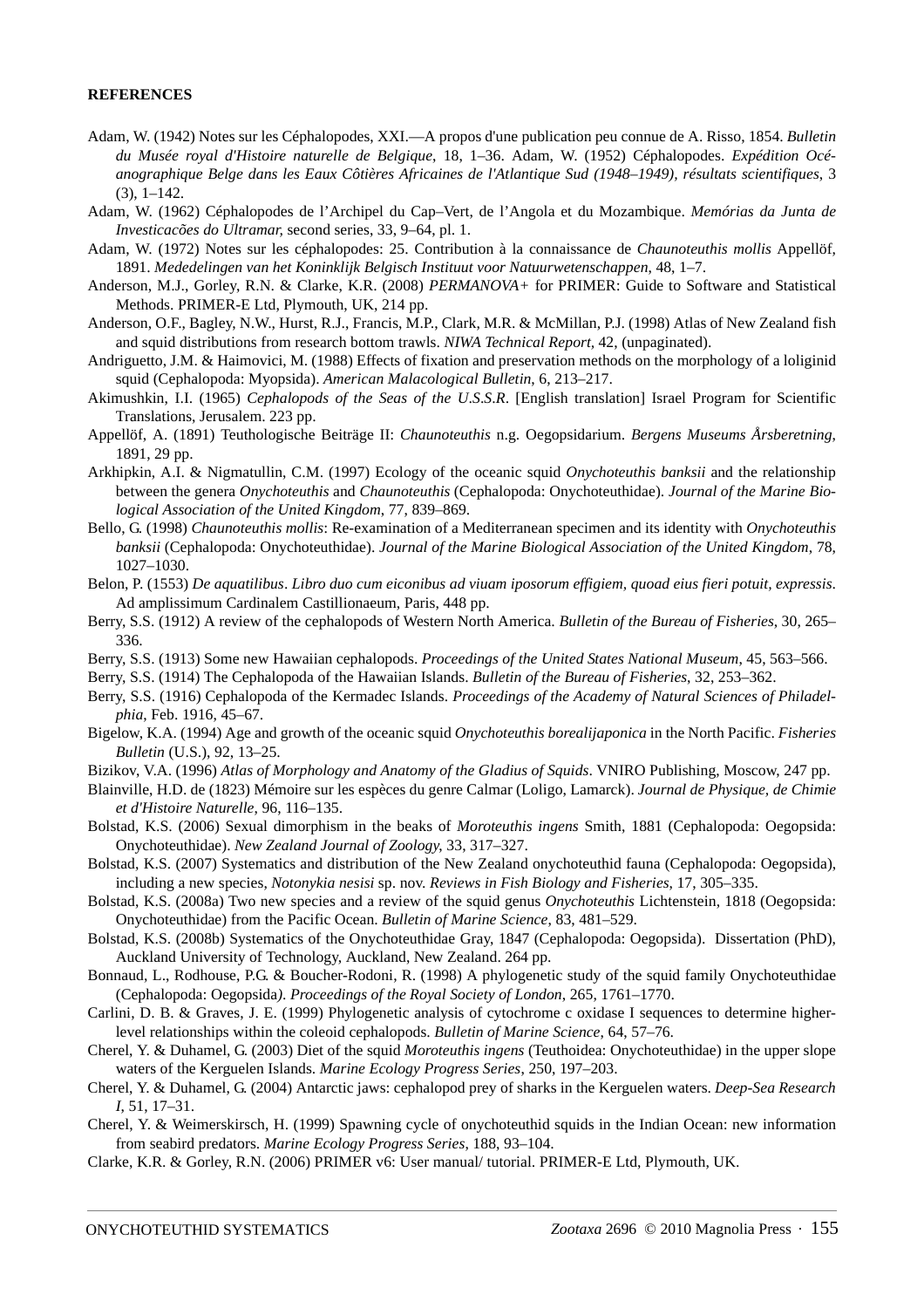- Clarke, K.R. & Warwick, R.M. (1994) *Change in Marine Communities: An Approach to Statistical Analysis and Interpretation*. Plymouth Marine Laboratory, Natural Environment Research Council, UK, 144 pp.
- Clarke, M. (1962) The identification of cephalopod "beaks" and the relationship between beak size and total body weight. *Bulletin of the British Museum (Natural History) Zoology*, 8, 422–480, pls 13–22.
- Clarke, M. (1965) "Growth rings" in the beaks of the squid *Moroteuthis ingens* (Oegopsida: Onychoteuthidae). *Malacologia*, 3, 287–307.
- Clarke, M. (1966) A review of the systematics and ecology of oceanic squids. *Advances in Marine Biology*, 4, 91–300.
- Clarke, M.R. (1980) Cephalopoda in the diet of sperm whales of the southern hemisphere and their bearing on sperm whale biology. *Discovery Reports*, 37, 324 pp.
- Clarke, M.R. (1986) *A Handbook for the Identification of Cephalopod Beaks*. Clarendon Press, Oxford, 273 pp.
- Clarke, M.R. & Goodall, N. (1994) Cephalopods in the diet of three odontocete cetacean species stranded at Tierra del Fuego, *Globicephalia melaena* (Traill, 1809), *Hyperoodon planifrons* Flower, 1882 [*sic*], and *Cephalorhynchus commersonii* (Lacepede, 1804). *Antarctic Science*, 6, 149–154.
- Clarke, M.R. & MacLeod, N. (1980) Cephalopod remains from sperm whales caught off Western Canada. *Marine Biology*, 59, 241–246.
- Clarke, M.R. & MacLeod, N. (1982a) Cephalopod remains in the stomachs of eight Weddell seals. *British Antarctic Survey Bulletin*, 57, 33–40.
- Clarke, M. & MacLeod, N. (1982b) Cephalopod remains from the stomachs of sperm whales caught in the Tasman Sea. *Memoirs of the National Museum of Victoria*, 43, 25–42.
- Clarke, M.R. & MacLeod, N. (1982c) Cephalopods in the diet of southern elephant seals *Mirounga leonina* at Signy Island, South Orkney Islands, South Atlantic Ocean. *British Antarctic Survey Bulletin*, 57, 27–32.
- Clarke, M.R., MacLeod, N. & Paliza, O. (1976) Cephalopod remains from the stomachs of sperm whales caught off Peru and Chile. *Journal of Zoology, London*, 180, 477–493.
- Clarke, M.R., Martins, H.R. & Pascoe, P. (1993) The diet of sperm whales (*Physeter macrocephalus* Linnaeus 1758) off the Azores. *Philosophical Transactions of the Royal Society of London B*, 339, 67–82.
- Clarke, M.R. & Roper, C.F.E. (1998) Cephalopods represented by beaks in the stomach of a sperm whale stranded at Paekakariki, North Island, New Zealand. *South African Journal of Marine Science*, 20, 129–133.
- Dall, W.H. (1871) Descriptions of sixty new forms of mollusks from the West Coast of North America and the North Pacific Ocean, with notes on others already described. *American Journal of Conchology*, 7, 93–160, 4 pls.
- Dall, W.H. (1873) Aleutian cephalopods. *The American Naturalist*, 7, 484–485.
- Dell, R.K. (1951) The New Zealand Cephalopoda. *Tuatara*, 4, 91–102.
- Dell, R.K. (1952) The Recent Cephalopoda of New Zealand. *Dominion Museum Bulletin*, 16, 1–157.
- Engeser, T.S. & Clarke, M.R. (1988) Cephalopod hooks, both Recent and fossil. *In*: Clarke, M.R. & Trueman, E.R. (Eds.), *The Mollusca, Paleontology and Neontology of Cephalopods, Vol*. *12*. Academic Press, San Diego, California, pp. 133–151.
- Férussac, A.E. de & d'Orbigny, A. (1834–1848) *Histoire Naturelle Générale et Particulière des Céphalopodes Acétabulifères Vivants et Fossiles*. Baillière, Paris. lvi + 361 pp., atlas with 144 pls.
- Filippova, J.A. (1972) New data on the squids (Cephalopoda: Oegopsida) from the Scotia Sea (Antarctic). *Malacologia*, 11, 391–406.
- Filippova, J.A., Alekseev, D.O., Bizikov, V.A. & Khromov, D.N. (1997) *Commercial and Mass Cephalopods of the World Ocean. A Manual for Identification*. VNIRO Publishing, Moscow, 271 pp.
- Fiscus, C.H., Rice, D.W. & Wolman, A.A. (1989) Cephalopods from the stomachs of sperm whales taken off California. *NOAA Technical Report NMFS*, 83, 1–12.
- Gabb, W.M. (1862) Description of two new species of cephalopods in the Museum of the California Academy of Natural Sciences. *Proceedings of the California Academy of Natural Sciences*, 2, 170–172.
- Gabb, W.M. (1868) Description of a new species of cephalopod from the South Pacific. *American Journal of Conchology*, 4, 23–24, 1 pl.
- Garcia, A. (2010) Comparative study of the morphology and anatomy of octopuses of the family Octopodidae. Thesis (MSc), Auckland University of Technology, Auckland, New Zealand, 236 pp.
- Gaskin, D.E. & Cawthorn, M.W. (1967a) Diet and feeding habits of the sperm whale (*Physeter catodon* L.) in the Cook Strait region of New Zealand. *New Zealand Journal of Marine and Freshwater Research*, 2, 156–179.
- Gaskin, D.E. & Cawthorn, M.W. (1967b) Squid mandibles from the stomachs of sperm whales (*Physeter catodon* L.) captured in the Cook Strait region of New Zealand. *New Zealand Journal of Marine and Freshwater Research*, 1, 59–70.
- Gillespie, G.E. (1997) *Review of Biology, Fisheries and Assessment of Oceanic Squids, particularly Ommastrephes bar*trami*,* Onychoteuthis borealijaponica*,* Gonatopsis borealis *and* Berryteuthis magister. Department of Fisheries and Oceans Canadian Stock Assessment Secretariat Research Document 97/143, 45 pp.
- Glaubrecht, M. & Salcedo-Vargas M.A. (2000) Annotated type catalogue of the Cephalopoda (Mollusca) in the Museum für Naturkunde, Humboldt University of Berlin. *Mitteilungen aus dem Museum für Naturkunde Berlin, Zoologische*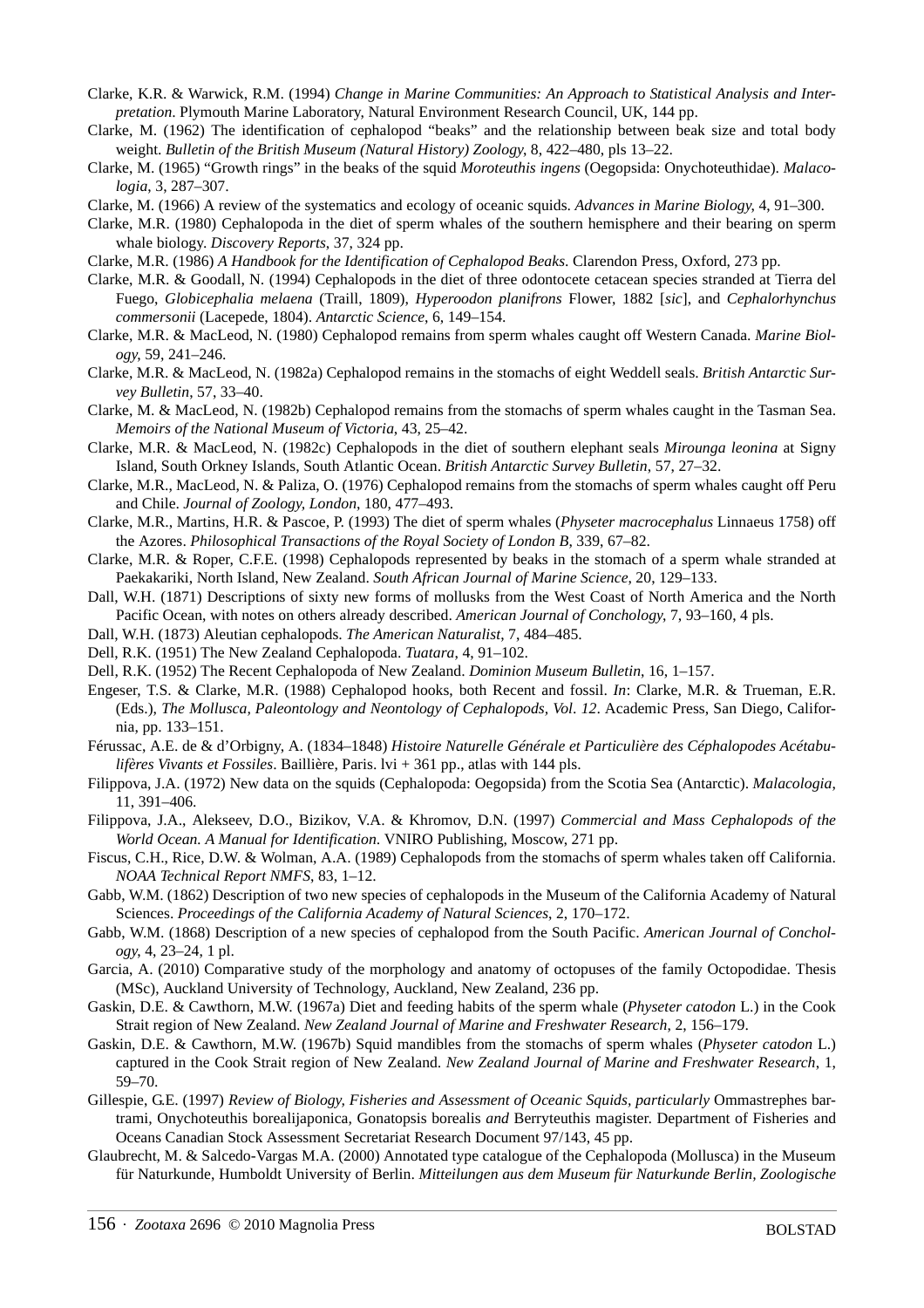*Reihe*, 76, 269–282.

- Gómez-Villota, F. (2007) Sperm whale diet in New Zealand. Thesis (MSc), Auckland University of Technology, Auckland, New Zealand, 236 pp.
- Gould, A.A. (1852) Mollusca and shells. *United States Exploring Expedition during the years 1838, 1839, 1840, 1841, 1842*. *Under the command of C*. *Wilkes, U*.*S*.*N*., 12, 510 pp., atlas of 16 pp. and 52 pls.
- Gray, J.E. (1847) A list of the genera of Recent Mollusca, their synonyma and types. *Proceedings of the Zoological Society of London*, 15, 129–219.
- Gray, J.E. (1849) *Catalogue of the Mollusca in the Collection of the British Museum, I: Cephalopoda Antepedia*. British Museum (Natural History), London, 164 pp.
- Grimpe, G. (1921) Das Leipziger Stück von *Chaunoteuthis mollis* Appellöf. *Zoologischer Anzeiger*, 52, 289–296.
- [Guerra Sierra, A. \(1992\) Mollusca, Cephalopoda.](http://www.fauna-iberica.mncn.csic.es/publ/ser_fi_vol1.html) *In*: Ramos, M.A. (Ed.), *Fauna Ibérica* 1. Museo Nacional de Ciencias Naturales, CSIC, Madrid, pp. 1–327, pls. 1–12.
- Guererro-Kommritz, J.G. (2001) Catalogue of the cephalopod type specimens in the Zoological Museum Hamburg. *Mitteilungen. Hamburgisches Zoologische Museum und Institut*, 98, 171–174.
- Haimovici, M., Costa, P.A.S., Santos, R.A., Martins, A.S. & Olavo, G. (2007) Composição de espécies, ditribuição e abundância de cefalópodes do talude de região central do Brasil. *In*: Costa, P.A., Olavo, G. & Martins, A.S. (Eds.), Biodiversidade da Fauna Marinha Profunda na Costa Central Brasiliera, 24<sup>th</sup> ed. Museo Nacional, Rio de Janeiro, pp. 109–132.
- Harman, R.F. & Young, R.E. (1985) The larvae of ommastrephid squids (Cephalopoda: Teuthoidea) from Hawaiian waters. *Vie et Milieu*, 35, 211–222.
- Hess, S.C. (1987) Comparative morphology, variability, and systematic applications of cephalopod spermatophores (Teuthoidea and Vampyromorpha). Dissertation (PhD). University of Miami, 581 pp.
- Hochberg, F.G. (1974) Southern California records of the giant squid, *Moroteuthis robusta*. *Tabulata*, 7, 83–85.
- Hoyle, W.E. (1910) A list of the generic names of Dibranchiate Cephalopoda with their type species. *Abhandlungen der Senckenbergischen Naturforschenden Gesellschaft*, 32, 407–413.
- Hoyle, W.E. (1912) The Cephalopoda of the Scottish National Antarctic Expedition. *Transactions of the Royal Society of Edinburgh*, 48, 273–283.
- Imber, M.J. (1976) Comparison of prey of the black *Procellaria* petrels of New Zealand. *New Zealand Journal of Marine and Freshwater Research*, 10, 119–130.
- Imber, M.J. & Russ, R.R. (1975) Some foods of the wandering albatross (*Diomedea exulans*). *Notornis*, 22, 27–36.
- Ishikawa, C. & Wakiya, Y. (1914) On a new species of *Moroteuthis* from the Bay of Sagami, *M*. *lönnbergii*. *Journal of the College of Agriculture, Imperial University of Tokyo,* 4 (7), 445–460, pls 45, 46.
- Iverson, I.L.K. & Pinkas, L. (1971) A pictorial guide to beaks of certain Eastern Pacific cephalopods. *Fish Bulletin*, 152, 83–105.
- Jackson, G.D. (1993) Growth zones within the statolith microstructure of the deepwater squid *Moroteuthis ingens* (Cephalopoda: Onychoteuthidae): evidence for a habitat shift? *Canadian Journal of Fisheries and Aquatic Science*, 50, 1–9.
- Jackson, G.D. (1995) The use of beaks as tools for biomass estimation in the deepwater squid *Moroteuthis ingens* (Cephalopoda: Onychoteuthidae) in New Zealand waters. *Polar Biology*, 15, 9–14.
- Jackson, G.D. (1997) Age, growth and maturation of the deepwater squid *Moroteuthis ingens* (Cephalopoda: Onychoteuthidae) in New Zealand waters. *Polar Biology*, 17, 268–274.
- Jackson, G.D. (2001) Confirmation of winter spawning of *Moroteuthis ingens* (Cephalopoda: Onychoteuthidae) in the Chatham Rise of New Zealand. *Polar Biology*, 24, 97–100.
- Jackson, G.D., Buxton, N.G. & George, M.J.A. (1997) Beak length analysis of *Moroteuthis ingens* (Cephalopoda: Onychoteuthidae) in the Falkland Islands region of the Patagonian Shelf. *Journal of the Marine Biological Association of the United Kingdom*, 77, 1235–1238.
- Jackson, G.D. & Jackson, C.H. (2004) Mating and spermatophore placement in the onychoteuthid squid *Moroteuthis ingens*. *Journal of the Marine Biological Association of the United Kingdom*, 84, 783–784.
- Jackson, G.D. & Lu, C.C. (1994) Statolith microstructure of seven species of Antarctic squid captured in Prydz Bay, Antarctica. *Antarctic Science*, 6, 195–200.
- Jackson, G.D., McKinnon, J.F., Lalas, C., Ardern, R. & Buxton, N.G. (1998) Food spectrum of the deepwater squid *Moroteuthis ingens* (Cephalopoda: Onychoteuthidae) in New Zealand Waters. *Polar Biology*, 20, 56–65.
- Jackson, G.D. & Mladenov, P.V. (1994) Terminal spawning in the deepwater squid *Moroteuthis ingens* (Cephalopoda: Onychoteuthidae). *Journal of Zoology, London*, 234, 189–201.
- Jackson, G.D., Semmens, J.M., Phillips, K.L. & Jackson, C.H. (2004) Reproduction in the deepwater squid *Moroteuthis ingens*, what does it cost? *Marine Biology*, 145, 905–916.
- Jarre, A., Clarke, M.R. & Pauly, D. (1991) Re-examination of growth estimates in oceanic squids: the case of *Kondakovia longimana* (Onychoteuthidae). *ICES Journal of Marine Science*. 48, 195–200.
- Johnson, R.I. (1964) The Recent Mollusca of Augustus Addison Gould. *United States National Museum Bulletin*, 239,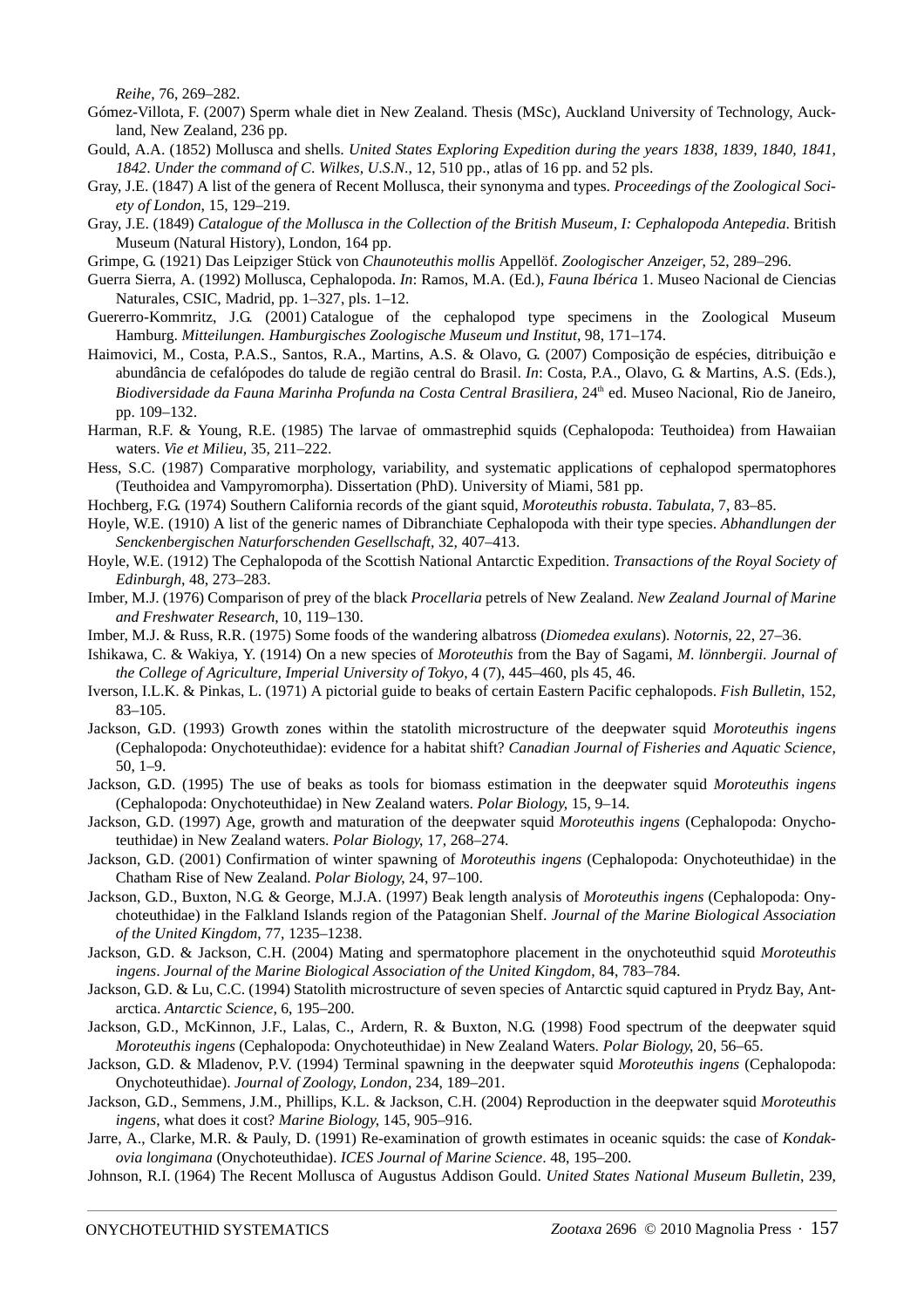1–182, 45 pls.

- Joubin, L. (1900) Céphalopodes provenant des campagnes de la Princesse–Alice (1891–1897). *Résultats des Campagnes Scientifiques Accomplies sur son Yacht par Albert I Prince Souverain de Monaco*, 17, 1–135, 15 pls.
- Köhler, F. & Glaubrecht, M. (2004) Addendum to the catalogue of cephalopod types in the Museum für Naturkunde, with remarks on *Onychoteuthis* taxa described by Hinrich Lichtenstein. *Mitteilungen aus dem Museum für Naturkunde in Berlin—Zoologische Reihe*, 80, 275–282.
- Kubodera, T. (1990) Onychoteuthidae, Lepidoteuthidae, Histioteuthidae, Cranchiidae. *In*: Amaoka, K., Matsuura, K., Inada, T., Takeda, M., Hatanaka, H. & Okada, K. (Eds.), *Fishes collected by the R/V Shinkai Maru around New Zealand*. Japan Marine Fishery Resource Research Centre, Tokyo, pp. 336–339.
- Kubodera, T., Piatkowski, U., Okutani, T. & Clarke, M.R. (1998) Taxonomy and zoogeography of the family Onychoteuthidae (Cephalopoda: Oegopsida). *Smithsonian Contributions to Zoology*, 586, 277–291.
- Laptikhovsky, V., Arkhipkin, A. & Bolstad, K.S. (2008) A second species of the squid genus *Kondakovia* (Cephalopoda: Onychoteuthidae) from the sub-Antarctic. *Polar Biology*, 32, 21–26.
- Latreille, P.A. (1825) *Familles Naturelles du Règne Animal, Exposées Succinctement et dans un Ordre Analytique, avec l'Indication de leursGenres*. J.B. Baillière, Paris, 570 pp.
- Leach, W.E. (1817) Synopsis of the orders, families, and genera of the class Cephalopoda. *The Zoological Miscellany; being descriptions of new or interesting animals*, 3, 137–141.
- Lesueur, C.A. (1821) Description of several new species of cuttlefish. *Journal of the Academy of Natural Sciences of Philadelphia*, 2, 86–101.
- Lesueur, C.A. & Petit, N.M. (1807) Atlas Historique, 41 plates. *In*: Péron, F. (Ed.), *Voyage de Découvertes aux Terres Australes sur les Corvettes le Géographe, le Naturaliste, et la Géolette le Casuarina, Pendant 1800–1804*. pp. 1807–1816, 2 volumes, atlas and 14 maps.
- Lichtenstein, H.C. (1818) *Onychoteuthis*, Sepien mit Krallen. *Isis*, 1818, 1591–1592.
- Lichtenstein, H.C. (1820) Von den Sepien mit Krallen. *Abhandlungen der Physikalischen Klasse der Königlich-Preußischen Akademie der Wissenschaften aus den Jahren 1818–1819*. Realschul-Buchhandlung, Berlin, 211–224.
- Lindgren, A.R., Giribet, G. & Nishiguchi, M.K. (2004) A combined approach to the phylogeny of Cephalopoda (Mollusca). *Cladistics*, 20, 454–486.
- Lipinski, M.R. & Linkowski, T.B. (1986) Some aspects of the biology of the squid *Moroteuthis ingens* (Onychoteuthidae) from New Zealand waters. *Reports of the Sea Fisheries Institute, Gdynia*, 21, 97–105.
- Lipinski, M.R., Naggs, F.A. & Roeleveld, M.A. (2000) Catalogue of types of Recent cephalopods in the collection of the Natural History Museum, London. *Annales Zoologici (Warszawa)*, 50, 101–120.
- Lönnberg, E. (1898) On the cephalopods collected by the Swedish Expedition to Tierra del Fuego 1895–96. *Svenska Expedition en till Magellanslanderna*, 2, 49–64.
- Lu, C.C., Boucher-Rodoni, R. & Tillier, A. (1995) Catalogue of types of Recent Cephalopoda in the Muséum national d'Histoire Naturelle (France). *Bulletin du Muséum national d'Histoire naturelle, Paris, Series 4*, 17, 307–343.
- Messenger J.B. & Young, J.Z. (1999) The radular apparatus of cephalopods. *Philosophical Transactions of the Royal Society of London*, 354, 161–182.
- Middendorff, A.T. (1849) Beiträge zu einer Malacozoologica Rossica. II–III. Aufzählung und Beschreibung der zur Meeresfauna Russlands gehörigen Einschaler. *Mémoires de l'Académie impériale des Sciences de St*. *Pétersbourg (series 6)*, 6, 329–610, 21 pls.
- Moore, G.J., Robertson, G. & Wienecke, B. (1998) Food requirements of breeding king penguins at Heard Island and potential overlap with commercial fisheries. *Polar Biology*, 20, 293–302.
- Murata, M. & Ishii, M. (1977) Some information on the oceanic squid, *Ommastrephes bartrami* (Lesueur) and *Onychoteuthis borealijaponicus* Okada, in the Pacific Ocean off Northeastern Japan. *Bulletin of the Hokkaido Regional Fisheries Research Library*, 42, 1–23.
- Murata, M., Ishii, M. & Osako, M. (1982) Some information on copulation of the oceanic squid *Onychoteuthis borealijaponicus* Okada. *Bulletin of the Japanese Society of Scientific Fisheries*, 48, 351–354.
- Naef, A. (1921–1923) Die Cephalopoden. *Fauna e Flora de Golfo di Napoli* 35 [English translation] Parts 1, 2. Israel Program for Scientific Translations, Jerusalem, 863 pp.
- Nemoto, T., Okiyama, M., Iwasaki, N. & Kikuchi, T. (1988) Squid as predators on krill (*Euphausia superba*) and prey for sperm whales in the Southern Ocean. *In*: Sahrhage, D. (Ed.), *Antarctic Ocean and Resources Variability*. Springer-Verlag, Berlin, pp. 292–296.
- Nemoto, T., Okiyama, M. & Takahashi, M. (1985) Aspects of the roles of squid in food chains of marine Antarctic ecosystems. *In*: Siegfried, W.R., Condy, P.R. & Laws, R.M. (Eds.), *Antarctic Nutrient Cycles and Food Webs*. Springer-Verlag, Berlin, pp. 415–420.
- Nesis, K.N. (1970) Occurrence of a rare squid *Chaunoteuthis mollis* Appellöf (family Onychoteuthidae) in the Indian Ocean. *The Veliger*, 12, 290–292.
- Nesis, K.N. (1987) *Cephalopods of the world* [English translation]. Tropical Fish Hobbyist (T.F.H.) publications, Neptune City, 352 pp.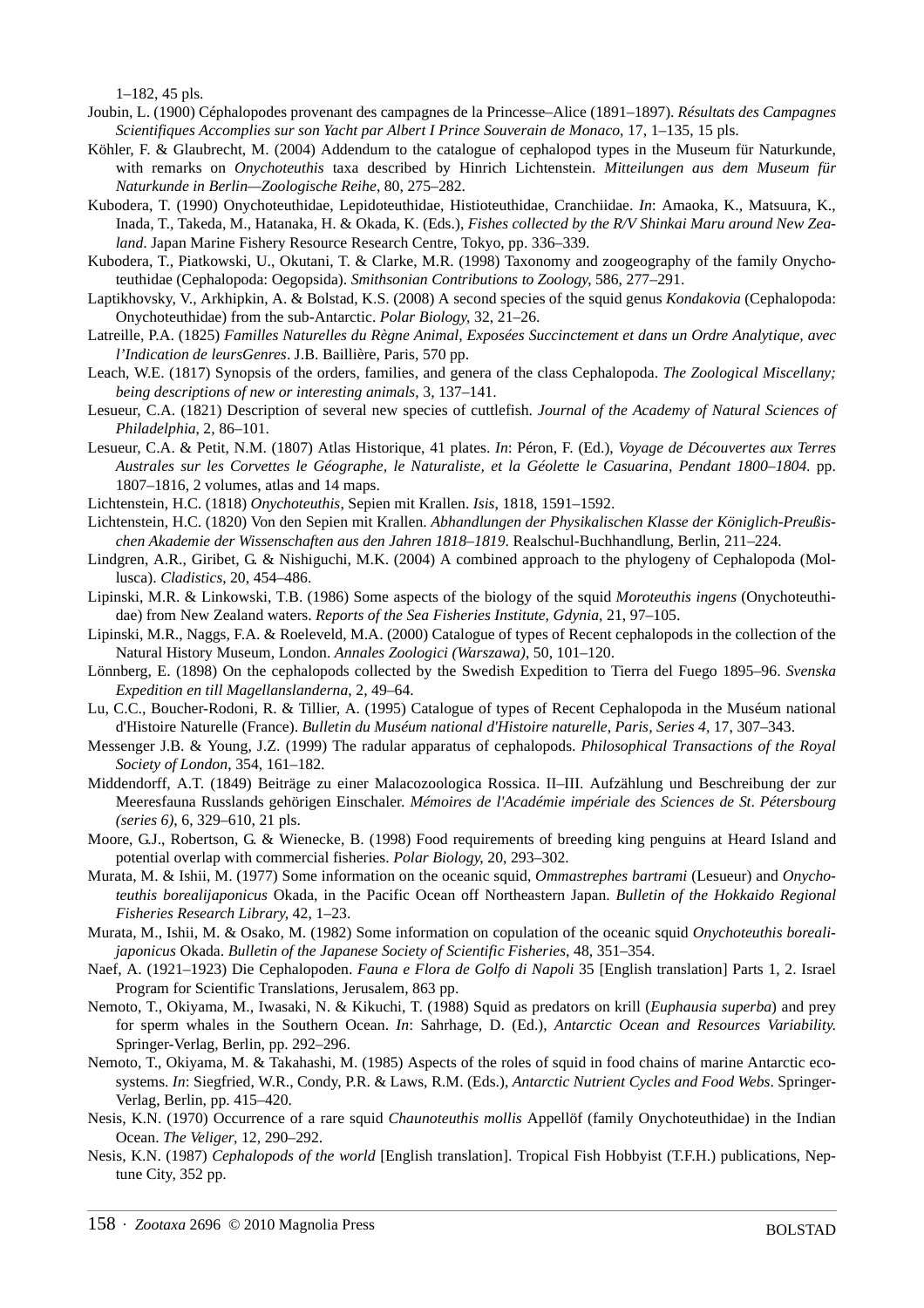Nesis, K.N. (1995) Mating, spawning and death in oceanic cephalopods: a review. *Ruthenica*, 6, 23–64.

Nesis, K.N. (2000) Squids of the family Onychoteuthidae: phylogeny, biogeography, and way of life. *Zoologichesky Zhurnal*, 79, 272–281.

- Nesis, K.N. & Nikitina, I.V. (1986) A new family of abyssal squids (Cephalopoda, Oegopsida) from the South-eastern Atlantic. *Zoologichesky Zhurnal*, 65, 47–54.
- Nesis, K. N. & Nikitina, I.V. (1992) New records of oceanic squids *Walvisteuthis virilis* Nesis et Nikitina, 1986 and *Nototeuthis dimegacotyle* Nesis et Nikitina, 1986 (Cephalopoda, Oegopsida) from the South Atlantic and the South Pacific. *Ruthenica*, 2, 55–58.
- Nesis, K.N., Roeleveld, M.A.C. & Nikitina. I.V. (1998) A new genus and species of onychoteuthid squid (Cephalopoda, Oegopsida) from the Southern Ocean. *Ruthenica*, 8, 153–168.
- Nixon, M. & Dilly, P.N. 1977. Sucker surfaces and prey capture. *Symposium of the Zoological Society of London*, 38, 447–511.
- Okada, Y.K. (1927) Contribution à l'étude des céphalopodes lumineux (notes préliminaries), 1: Organes photogènes d'*Onychoteuthis*; Etablissement d'une nouvelle espèce, *Onychoteuthis borealijaponicus*. *Bulletin de l'Institut Océanographique de Monaco*, 494, 1–7.
- Okutani, T. (1978) *Illustrated book of the useful and latent squids in the world*. Towa Denkai Co., Ltd, Bangkok, 166 pp.
- Okutani, T. (1981) Two new species of the squid genus *Onykia* from the tropical Indian Ocean (Cephalopoda, Onychoteuthidae). *Bulletin of the National Science Museum, Tokyo, Series A (Zoology)*, 9, 105–112, pl.1.
- Okutani, T. (1983) A new species of an oceanic squid, *Moroteuthis pacifica* from the North Pacific (Cephalopoda: Onychoteuthidae). *Bulletin of the National Science Museum, (series A) (Zoology)*, 9, 105–112, 10 figures, 1 pl.
- Okutani, T. (2005) *Cuttlefishes and Squids of the World*. National Cooperative Association of Squid Processors, Tokyo, 253 pp.
- Okutani, T. & Ida, H. (1986) Rare and interesting squid in Japan—IX. A mass occurrence of *Chaunoteuthis mollis* Appellöf, 1891 (Oegopsida: Onychoteuthidae) from off Japan. *Venus (Japanese Journal of Malacology)*, 45, 53–60.
- Okutani, T. & Murata, M. (1983) A review of the biology of the oceanic squid *Onychoteuthis borealijaponica*. *Memoirs of the National Museum of Victoria*, 44, 189–195.
- Okutani, T. & Clarke, M.R. (1985) Identification key and species description for Antarctic squids. *Biomass Handbook*, 21, 57 pp.
- Okutani, T., Tagawa, M. & Horikawa, H. (1987) *Cephalopods from the Continental Shelf and Slope around Japan*. Japan Fisheries Resource Conservation Association, Tokyo, 194 pp.
- Okutani, T. & Tsukada, S. (1988) Squids eaten by lancetfish and tunas in the tropical Indo-Pacific Oceans. *Journal of the Tokyo University of Fisheries*, 75, 1–44, pls 1–7.
- O'Shea, S. (1999) The marine fauna of New Zealand: Octopoda (Mollusca: Cephalopoda). *National Institue of Water and Atmospheric Research Biodiversity Memoir,* 112*,* 1–280.
- Owen, R. (1836) Descriptions of some new or rare Cephalopoda, collected by Mr. George Bennett, Corr. Memb. Z.S. *Proceedings of the Zoological Society of London*, 37, 19–24.
- Owen, R. (1881) Descriptions of some new and rare Cephalopoda (Part II). *Transactions of the Zoological Society of London*, 11, 131–170, 4 figs, 13 pls.
- Pfeffer, G. (1884) Die Cephalopoden des Hamburger Naturhistorischen Museums. *Abhandlungen aus dem Gebiete der Naturwissenschaften Hamburg*, 8, 1–30, 37 figs.
- Pfeffer, G. (1900) Synopsis der oegopsiden Cephalopoden. *Mitteilungen aus dem Naturhistorischen Museum Hamburg*, 17, 147–198.
- Pfeffer, G. (1908a) Teuthologische Bemerkungen. *Mitteilungen aus dem Naturhistorischen Museum Hamburg*, 25, 289– 295.
- Pfeffer, G. (1908b) Die Cephalopoden. *Nordisches Plankton*, 2, 9–116, 120 figs.
- Pfeffer, G. (1912) *Results of the Plankton Expedition of the Humboldt Foundation Vol*. *2 F*.*a*.*, The Cephalopoda of the Plankton Expedition* [English translation]. Smithsonian Institution Libraries and the National Science Foundation, Washington, D.C. 618 pp.
- Phillips, J. (1961) Two unusual cephalopods taken near Monterey. *California Fish and Game*, 47, 416–417.
- Phillips, K.L., Jackson, G.D. & Nichols, P.D. (2001) Predation on myctophids by the squid *Moroteuthis ingens* around Macquarie and Heard Islands: stomach contents and fatty acid analysis. *Marine Ecology Progress Series*, 215, 179– 189.
- Phillips, K.L., Nichols, P.D. & Jackson, G.D. (2002) Lipid and fatty acid composition of the mantle and digestive gland of four Southern Ocean squid species: implications for food-web studies. *Antarctic Science*, 14, 212–220.
- Phillips, K.L., Nichols, P.D. & Jackson, G.D. (2003a) Dietary variation of the squid *Moroteuthis ingens* at four sites in the Southern Ocean: stomach contents, lipid and fatty acid profiles. *Journal of the Marine Biological Association of the United Kingdom*, 83, 532–534.
- Phillips, K.L., Nichols, P.D. & Jackson, G.D. (2003b) Size-related dietary changes in the squid *Moroteuthis ingens* at the Falkland Islands: stomach contents and fatty-acid analyses. *Polar Biology*, 26, 474–485.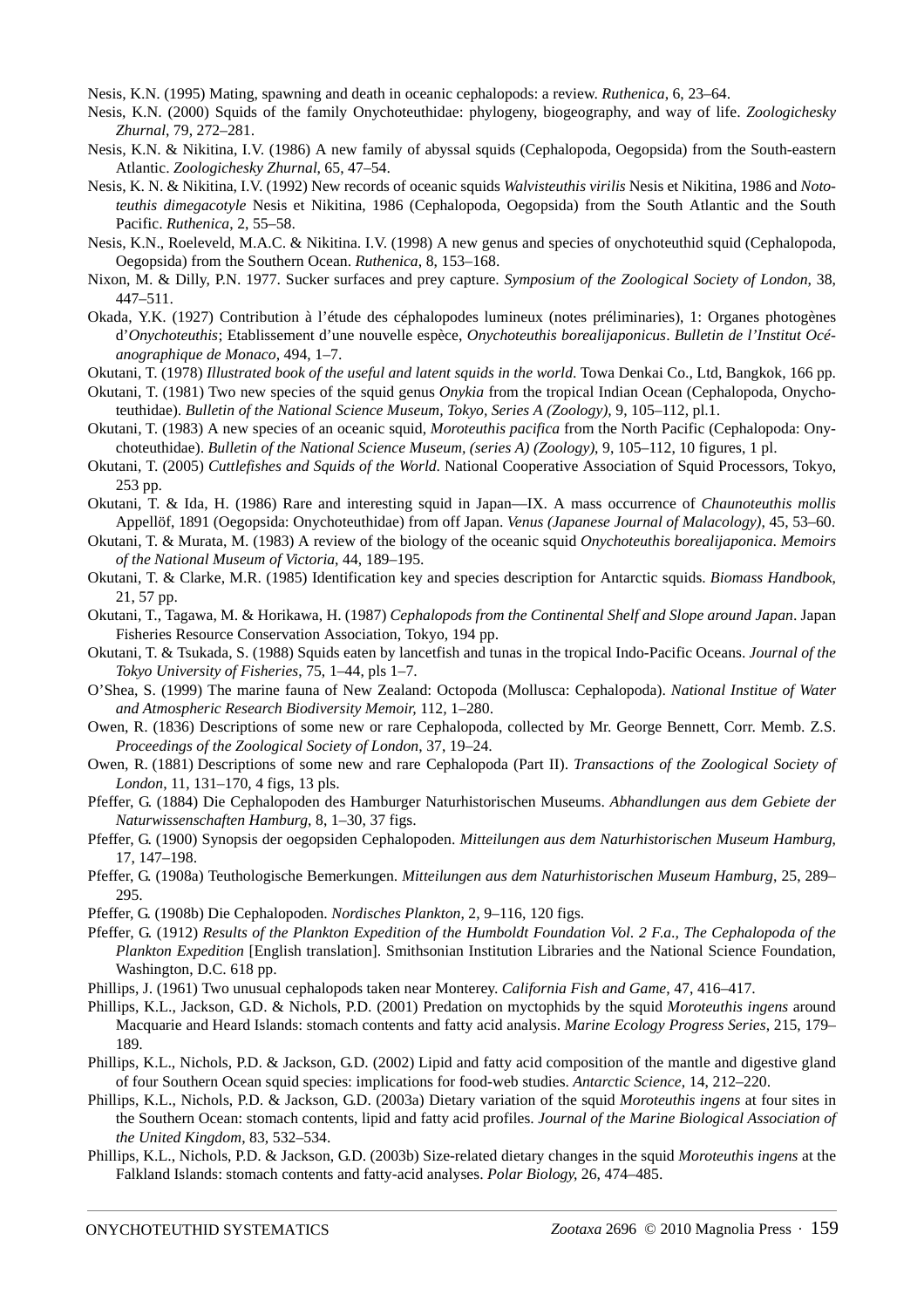- Piatkowski, U., Heinemann, H. & Pütz, K. (2001) Cephalopod prey of king penguins (*Aptenodytes patagonicus*) breeding at Volunteer Beach, Falkland Islands, during austral winter 1996. *Fisheries Research*, 52, 79–90.
- Quoy, J.R. & Gaimard, J.P. (1824–1826) Zoologie. *In*: Freycinet, L. de. *Voyage Autour du Monde...Exécuté sur les Corvettes de S.M. L'Uranie et la Physicienne, Pendant les Années 1817, 1818, 1819, et 1820*. Paris, 712 pp., atlas of 96 pls.
- Rancurel, P. (1970) Les contenus stomacaux d'*Alepisaurus ferox* dans le sud-ouest Pacifique (céphalopodes). *Cahiers O*.*R*.*S*.*T*.*O*.*M*. *Océanographie*, 8, 3–87.
- Rancurel, P. & Okutani, T. (1990) A new species of squid genus *Onychoteuthis* from the Southwest Pacific. *Venus*, 49  $(1), 26-30.$
- Reynaud, A. (1831) L'onychotheute de Fleury. *In*: Lesson, R.P. *Centurie Zoologique ou Choix d'Animaux Rares, Nouveaux ou Imparfaitement Connus*. F.G. Levrault, Paris, pp. 61–62, pl. 17.
- Risso, A. (1854) *Mollusques Céphalopodes Vivants Observés dans les Parage Méditerranéen du Comte de Nice*. Nice, 81 pp., 33 pls.
- Robson, G.C. (1924) On the Cephalopoda obtained in South African Waters by Dr. J.D.F. Gilchrist in 1920–21. *Proceedings of the Zoological Society of London*, 1924, 589–686.
- Roper, C.F.E. & Sweeney, M.J. (1978) A catalog of the type-specimens of Recent Cephalopoda in the National Museum of Natural History. *Smithsonian Contributions to Zoology*, 278, 1–19.
- Roper, C.F.E., Sweeney, M.J. & Clarke, M.R. (1985) Cephalopoda. *FAO Species Identification Sheets for Fishery Purposes*, 1, 117–205.
- Roper, C.F.E., Sweeney, M.J. & Nauen, C.E. (1984) Cephalopods of the world. An annotated and illustrated catalogue of species of interest to fisheries. FAO Species Catalogue. Vol. 3. *FAO Fisheries Synopsis*, 125, 277 pp.
- Roper, C.F.E. & Vecchione, M. (1993) A geographic and taxonomic review of *Taningia danae* Joubin, 1931 (Cephalopoda: Octopoteuthidae), with new records and observations on bioluminescence. *In*: Okutani, T., O'Dor, R.K. & Kubodera, T. (Eds.), *The Recent Advances in Cephalopod Fishery Biology*. Tokai University Press, Tokyo, pp. 441–456.
- Roper, C.F.E. & Voss, G.L. (1983) Guidelines for taxonomic descriptions of cephalopod species. *Memoirs of the National Museum of Victoria*, 44, 49–63.
- Rüppell, E. (1844) Intorno ad alcuni cefalopodi del mare di Messina. Lettera del Dr. Eduardo Rüppell di Frankfort sue Meno al Prof. Anastasio Cocco. *Giornale del Gabinetto Letteràrio di Messina*, 5, 129–135.
- Salcedo-Vargas, M.A. (1995) Systematic value of the ultrastructure of the sucker surface in the squid family Mastigoteuthidae (Mollusca: Cephalopoda). *Contributions to Zoology*, 65, 65–77.
- Sánchez, P. & Molí, B. (1984) Cefalópodos de las costas de Namibia (Atlántico sudoriental). *Resultados Expediciones Cientificas*, 12, 3–22.
- Sands, C.J., Jarman, S.N. & Jackson, G.D. (2003) Genetic differentiation in the squid *Moroteuthis ingens* inferred from RAPD analysis. *Polar Biology*, 26, 166–170.
- Sasaki, M. (1916) Notes on oegopsid cephalopods found in Japan. *Annotationes Zoologicae Japonenses*, 9, 89–120.
- Sasaki, M. (1929) A monograph of the dibranchiate cephalopods of the Japanese and adjacent waters. *Journal of the Faculty of Agriculture, Hokkaido Imperial University*, 20 (Supplement 10), 1–357.
- Seki, M.P. (2001) Distribution patterns of pelagic cephalopods through the Subarctic and Subtropical Frontal Zones in the central North Pacific. Thesis (MSc), University of Hawaii, Honolulu, Hawaii, 102 pp.
- Smith, E. (1881) Account of the zoological collections made during the survey of H.M.S. "Alert" in the Strait of Magellan, and on the coast of Patagonia. IV. Mollusca and Molluscoidea. *Proceedings of the Zoological Society of London*, 1881, 22–44, pl. 3.
- Souleyet, F.L. (1841–1852) Mollusques, volume 2 (1852). *In*: *Voyage Autour du Monde Éxecuté Pendant les Années 1836 et 1837 sur la Corvette La Bonite*. *Zoologie par MM*. *Eydoux et Souleyet*. Paris, 664 pp., 2 volumes, atlas of 101 pls.

Spamer, E.E. & Bogan, A.E. (1992) Catalog of the types of neontological Mollusca of the Academy of Natural Sciences of Philadelphia. Part 7: Cephalopoda and Scaphopoda. *Tryonia*, 24, 1–13.

- Steenstrup, J. (1882) 9. Notae Teuthologicae 1–4. *Oversigt over det Kongelige Danske Videnskabernes Selskabs Forhandlinger*, 1882, 143–168.
- Strugnell, J., Norman, M., Drummond, A.J. & Cooper, A. (2004) Neotenous origins for pelagic octopuses. *Current Biology*, 14, 300–301.
- Sweeney, M.J. & Roper, C.F.E. (1998) Classification, type localities and type repositories of Recent Cephalopoda. *Smithsonian Contributions to Zoology*, 586, 561–599.
- Sweeney, M.J., Roper, C.F.E., Mangold, K.M., Clarke, M.R. & Boletzky, S.V. (1992) "Larval" and juvenile cephalopods: a manual for their identification. *Smithsonian Contributions to Zoology*, 513, 282 pp.
- Sweeney, M.J. & Young, R.E. (2003) *Taxa associated with the family Onychoteuthidae Gray, 1849*. Tree of Life Web Project. Available from: [http://tolweb.org/accessory/Taxa\\_associated\\_with\\_the\\_family\\_Onychoteuthidae? acc](http://tolweb.org/accessory/Taxa_associated_with_the_family_Onychoteuthi) [\\_id=1358.](http://tolweb.org/accessory/Taxa_associated_with_the_family_Onychoteuthi) (Accessed 1 September 2007).